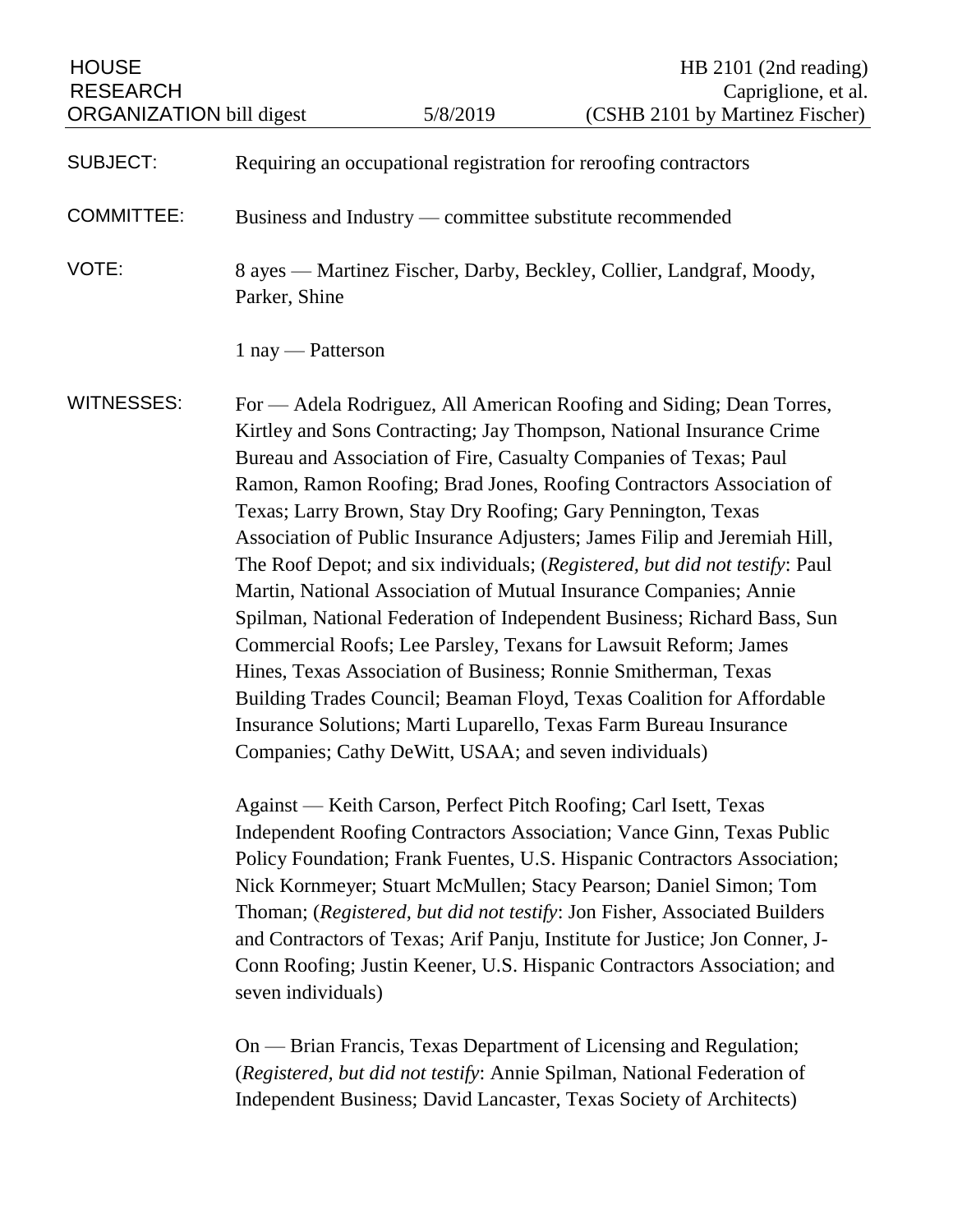DIGEST: CSHB 2101 would establish regulations for reroofing contractors, which would be administered and enforced by the Texas Department for Licensing and Regulation (TDLR).

> The Texas Commission for Licensing and Regulation (TCLR) would be required to establish and collect reasonable and necessary fees in amounts sufficient to cover the costs of administering the bill.

> The bill would not apply to new construction, a person performing a minor reroofing project with a value up to \$500, government employees acting in an official capacity, or a licensed retailer of manufactured homes reroofing a manufactured home. The bill also would not apply to the owner of a residential or agricultural property or an employee of the owner who performed a reroofing project on the owner's property.

> **Registration.** The bill would require reroofing contractors to register with TDLR before performing a reroofing project and to provide a written contract to a property owner before engaging in a project.

A registration under the bill would be issued in the form of a registration number. A person would be prohibited from soliciting, advertising, or contracting to perform or engage in a reroofing project without holding such a registration.

Each registered reroofing contractor would be required to include the contractor's registration number in any advertisement for a reroofing service, including on each business card and in every television, radio, or social media advertisement. A registered contractor could not make any representation regarding the effect of being issued a registration.

TCLR would be required to provide for the issuance of a temporary emergency registration at a reduced fee with respect to reroofing projects on property located in an area for which the governor had declared a state of emergency.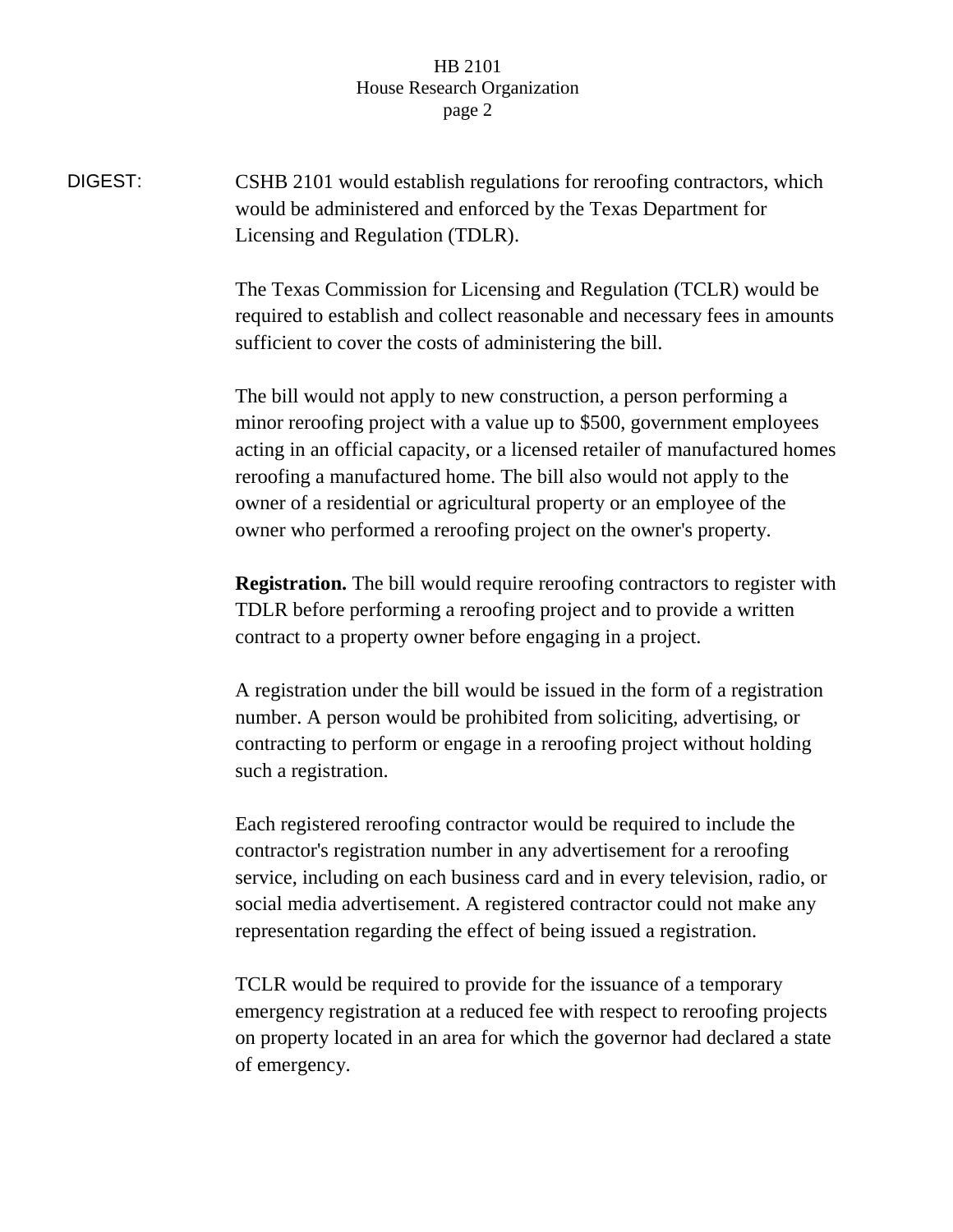**Application for registration.** An individual applying for a reroofing registration would be required to submit an application to TDLR on a form prescribed by the department's executive director.

The application would have to be accompanied by:

- proof of the applicant's identity, if the applicant was an individual;
- proof of the applicant's existence, if the applicant was a business entity, and confirmation of the entity's authority to conduct business in this state;
- proof of the applicant's address and telephone number; and
- an application fee.

Any applicant who complied with these requirements would be entitled to receive a registration from TDLR within 10 days after the department received the application.

A registration would be valid for a term of two years and could be renewed before expiration. In order to renew a registration, a reroofing contractor would have to submit an application for renewal accompanied by documentation of any changes in the contractor's information that was submitted to TDLR with the original application.

The fee for an initial application for registration could not exceed \$250, and the fee for the renewal of a registration could not exceed \$100.

**Registration database.** The bill would require TDLR to publish on its website a list of all registered reroofing contractors who were in good standing, searchable by name and location. The database would have to include the name, mailing address, and telephone number of each contractor and a summary of any disciplinary action taken by TDLR against the contractor.

**Written contract.** Before engaging in a reroofing project, a registered reroofing contractor would have to provide a written contract to the property owner that was signed by both parties.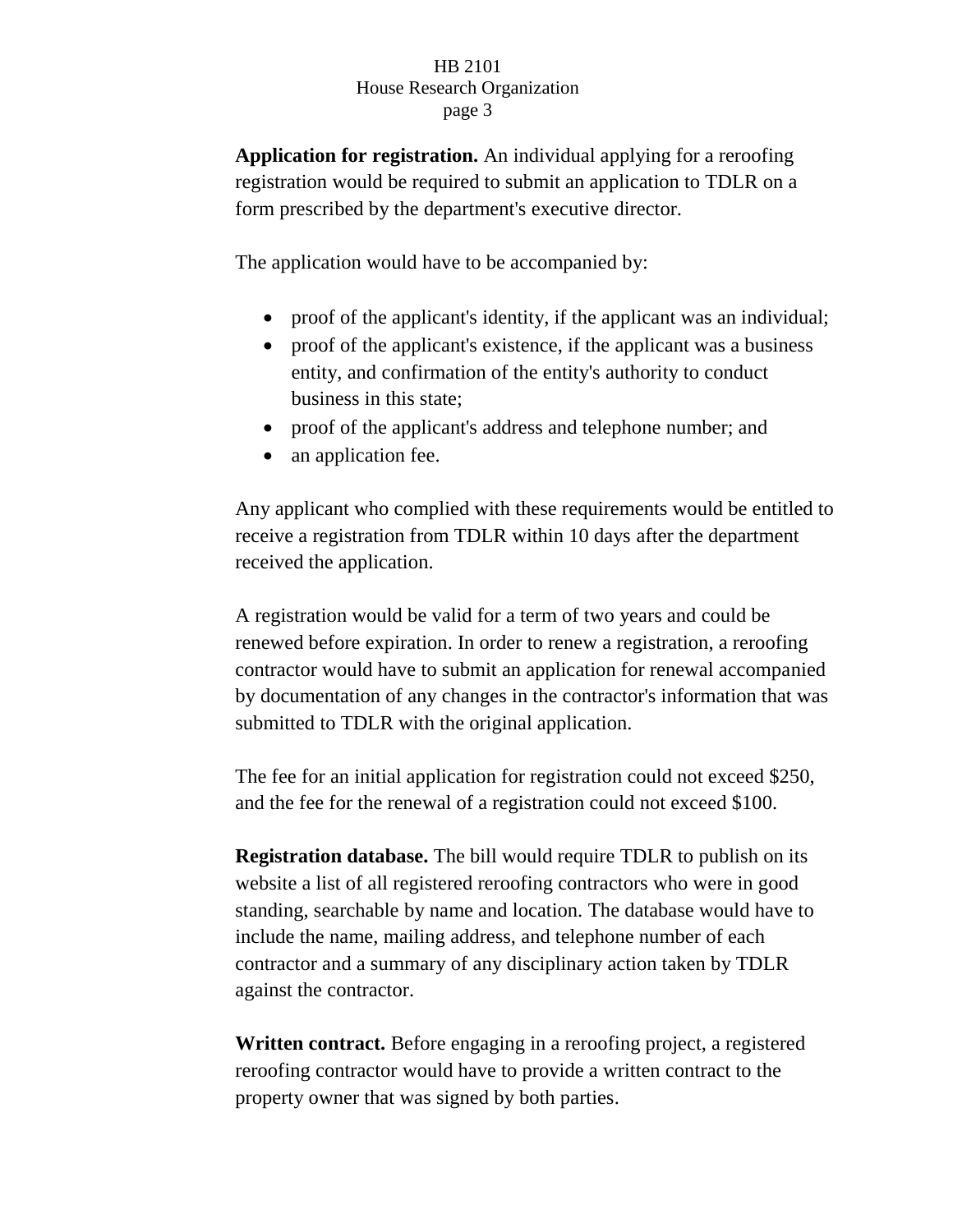The contract would be required to include the statement: "The work to be performed under this contract must commence not later than the 30th day after the date the reroofing contractor collects an initial payment, unless a longer period is agreed to in writing and signed by both parties to this contract."

The contract also would have to include:

- the reroofing contractor's contact information, including physical address, email, and phone number;
- the contractor's cancellation policy;
- the contractor's registration number in at least 12-point bold type; and
- TDLR's contact information for the purpose of directing complaints to the department.

The bill would prohibit a registered reroofing contractor from advertising or promising to pay or rebate all or part of an insurance deductible in connection with a reroofing contract.

**Enforcement.** The executive director of TDLR would be authorized to issue a cease and desist order to prohibit any person from performing or engaging in a reroofing project if the person was not in compliance with the provisions of the bill.

TDLR also could impose an administrative penalty for violations of the bill, a rule adopted under it, or an order of TCLR or the executive director.

The bill would authorize the attorney general or TDLR executive director to institute an action for a civil penalty for a violation under the bill. The amount of the civil penalty could not exceed \$500 for each violation.

Contractors who advertised that they held a valid reroofing registration if they did not would be liable under the Deceptive Trade Practices-Consumer Protection Act.